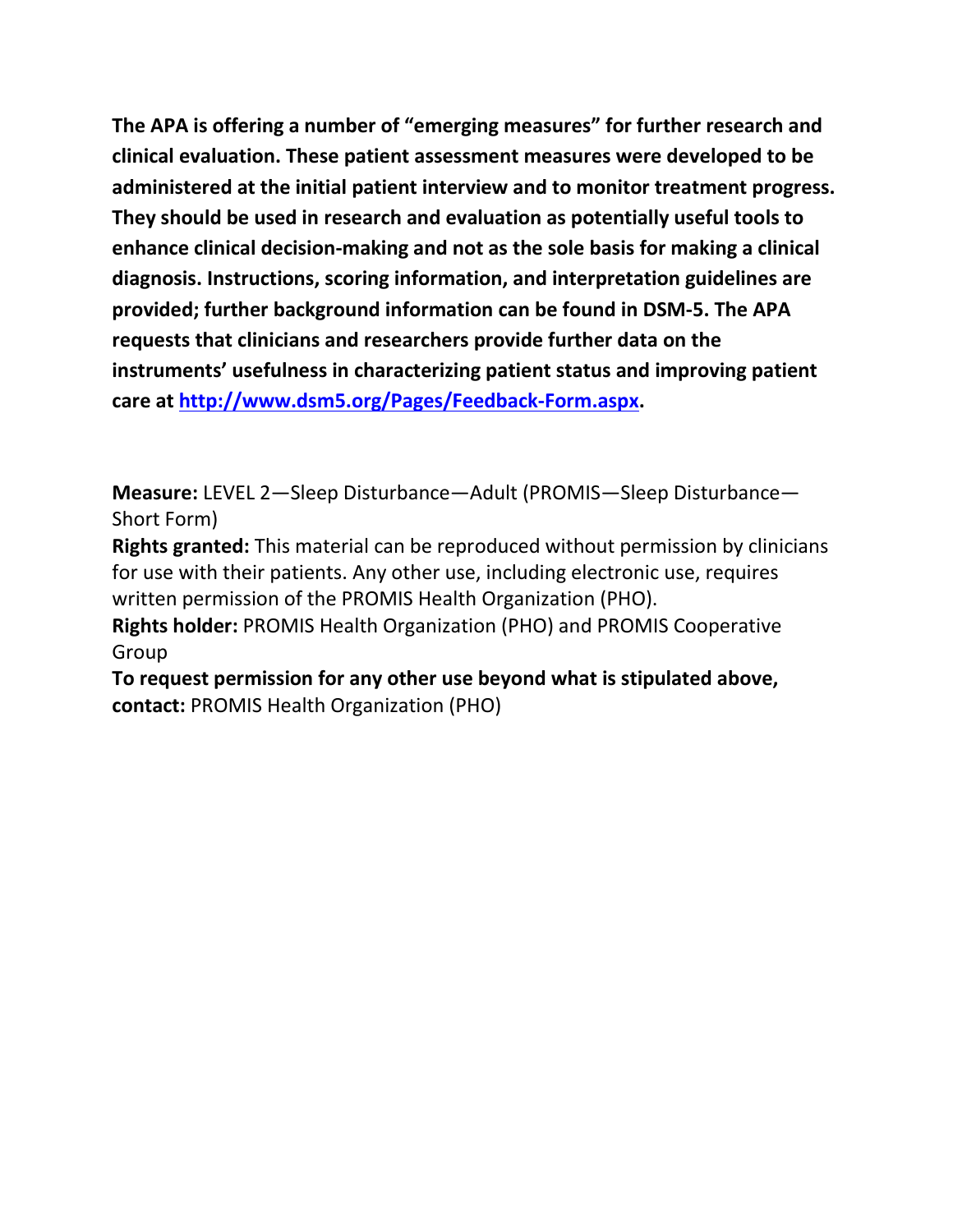## **LEVEL 2—Sleep Disturbance—Adult\***

\*PROMIS—Sleep Disturbance—Short Form

| Name:                                                                                                            | Age: | Sex: $\Box$ Male $\Box$ Female | Date: |            |
|------------------------------------------------------------------------------------------------------------------|------|--------------------------------|-------|------------|
| If the measure is being completed by an informant, what is your relationship with the individual receiving care? |      |                                |       |            |
| In a typical week, approximately how much time do you spend with the individual receiving care?                  |      |                                |       | hours/week |

**Instructions to patient:** On the DSM-5 Level 1 cross-cutting questionnaire that you just completed, you indicated that *during the past 2 weeks* you (the individual receiving care) have been bothered by "problems with sleep that affected your sleep quality over all" at a mild or greater level of severity. The questions below ask about these feelings in more detail and especially how often you (the individual receiving care) have been bothered by a list of symptoms **during the past 7 days. Please respond to each item by marking ( or x) one box per row.** 

|                                        |                  |              |                  |                                  |               | <b>Clinician</b><br>Use |
|----------------------------------------|------------------|--------------|------------------|----------------------------------|---------------|-------------------------|
| In the past SEVEN (7) DAYS             |                  |              |                  |                                  |               |                         |
|                                        | Not at all       | A little bit | Somewhat         | Quite a bit                      | Very much     |                         |
| 1. My sleep was restless.              | $\Box$ 1         | $\Box$ 2     | $\Box$ 3         | $\Box$ 4                         | $\Box$ 5      |                         |
|                                        |                  |              |                  |                                  |               |                         |
| 2. I was satisfied with my sleep.      | $\Box$ 5         | $\Box$ 4     | $\square$ 3      | $\square$ 2                      | $\Box$ 1      |                         |
|                                        |                  |              |                  |                                  |               |                         |
| 3.<br>My sleep was refreshing.         | $\Box$ 5         | $\Box$ 4     | $\square$ 3      | $\square$ 2                      | $\Box$ 1      |                         |
|                                        |                  |              |                  |                                  |               |                         |
| I had difficulty falling asleep.<br>4. | $\square$ 1      | $\Box$ 2     | $\Box$ 3         | $\Box$ 4                         | $\Box$ 5      |                         |
| In the past SEVEN (7) DAYS             |                  |              |                  |                                  |               |                         |
|                                        | <b>Never</b>     | Rarely       | <b>Sometimes</b> | Often                            | <b>Always</b> |                         |
| 5. I had trouble staying asleep.       | $\Box$ 1         | $\Box$ 2     | $\Box$ 3         | $\Box$ 4                         | $\Box$ 5      |                         |
|                                        |                  |              |                  |                                  |               |                         |
| 6.<br>I had trouble sleeping.          | $\Box$ 1         | $\square$ 2  | $\Box$ 3         | $\Box$ 4                         | $\Box$ 5      |                         |
|                                        |                  |              |                  |                                  |               |                         |
| 7. I got enough sleep.                 | $\Box$ 5         | $\Box$ 4     | $\square$ 3      | $\square$ 2                      | $\Box$ 1      |                         |
| In the past SEVEN (7) DAYS             |                  |              |                  |                                  |               |                         |
|                                        | <b>Very Poor</b> | Poor         | Fair             | Good                             | Very good     |                         |
| 8.<br>My sleep quality was             | $\Box$ 5         | $\Box$ 4     | $\square$ 3      | $\square$ 2                      | $\Box$ 1      |                         |
|                                        |                  |              |                  | <b>Total/Partial Raw Score:</b>  |               |                         |
|                                        |                  |              |                  | <b>Prorated Total Raw Score:</b> |               |                         |
|                                        |                  |              |                  |                                  | T-Score:      |                         |

*©2008-2012 PROMIS Health Organization (PHO) and PROMIS Cooperative Group.*

*This material can be reproduced without permission by clinicians for use with their patients.*

*Any other use, including electronic use, requires written permission of the PHO.*